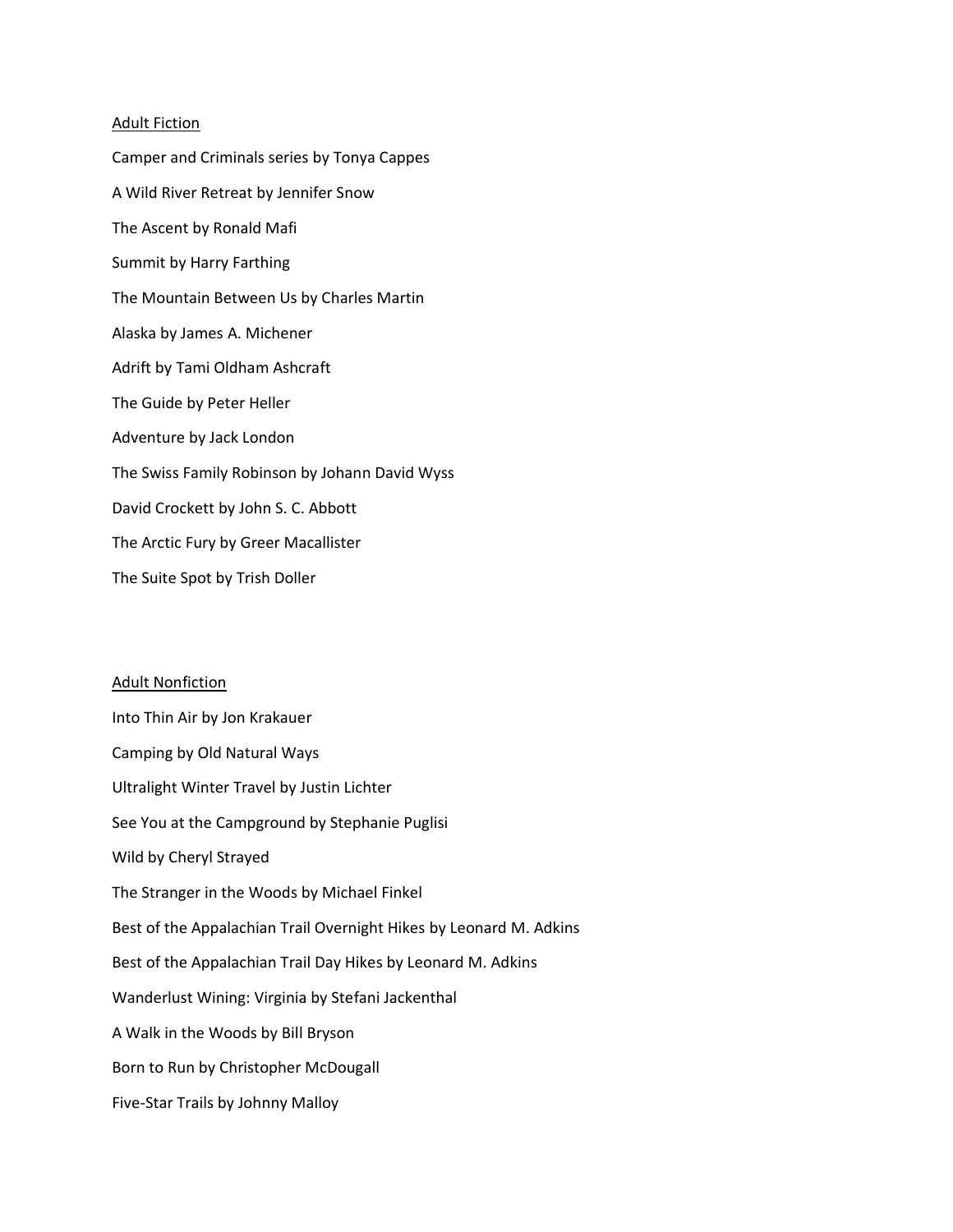Best Easy Day Hikes: Northern Virginia by Louise S. Baxter Great Day Hikes on North Carolina's Mountains-to-Sea Trail by Friends of the Mountains-to-Sea Trail Grandma Gatewood's Walk by Ben Montgomery Rugged Access for All by Christopher Kain How to Forage for Mushrooms Without Dying by Frank Hyman Waterfalls of the Blue Ridge by Johnny Molloy The Ledge by Jim Davidson Near Death in the Mountains by Cecil Kuhne Nomadland by Jessica Bruder Disappointment River by Brian Castner Blind Descent by James M. Tabor The Lost City of Z by David Grann To the Ends of the Earth by Paul Theroux The Forager's Handbook by Vickie Shufer The Father of Glacier National Park by George Bird Grinell The Falcon Thief by Joshua Hammer Bicycling With Butterflies by Sara Dykman Bicycling the Blue Ridge by Elizabeth Skinner Eat, Sleep, Ride by Paul Howard New River Guide by Bruce Ingram River of Darkness by Buddy Levy The Complete Fishing Manual by Henry Gilbey Beyond the Hundredth Meridian by Wallace Stegner Farthest North by Fridjtof Nansen River of Doubt by Candace Millard Blood and Treasure by Bob Drury Lost in Shangri-La by Mitchell Zuckoff The Road to Little Dribbling by Bill Bryson Pirate Hunter of the Caribbean by David Cordingly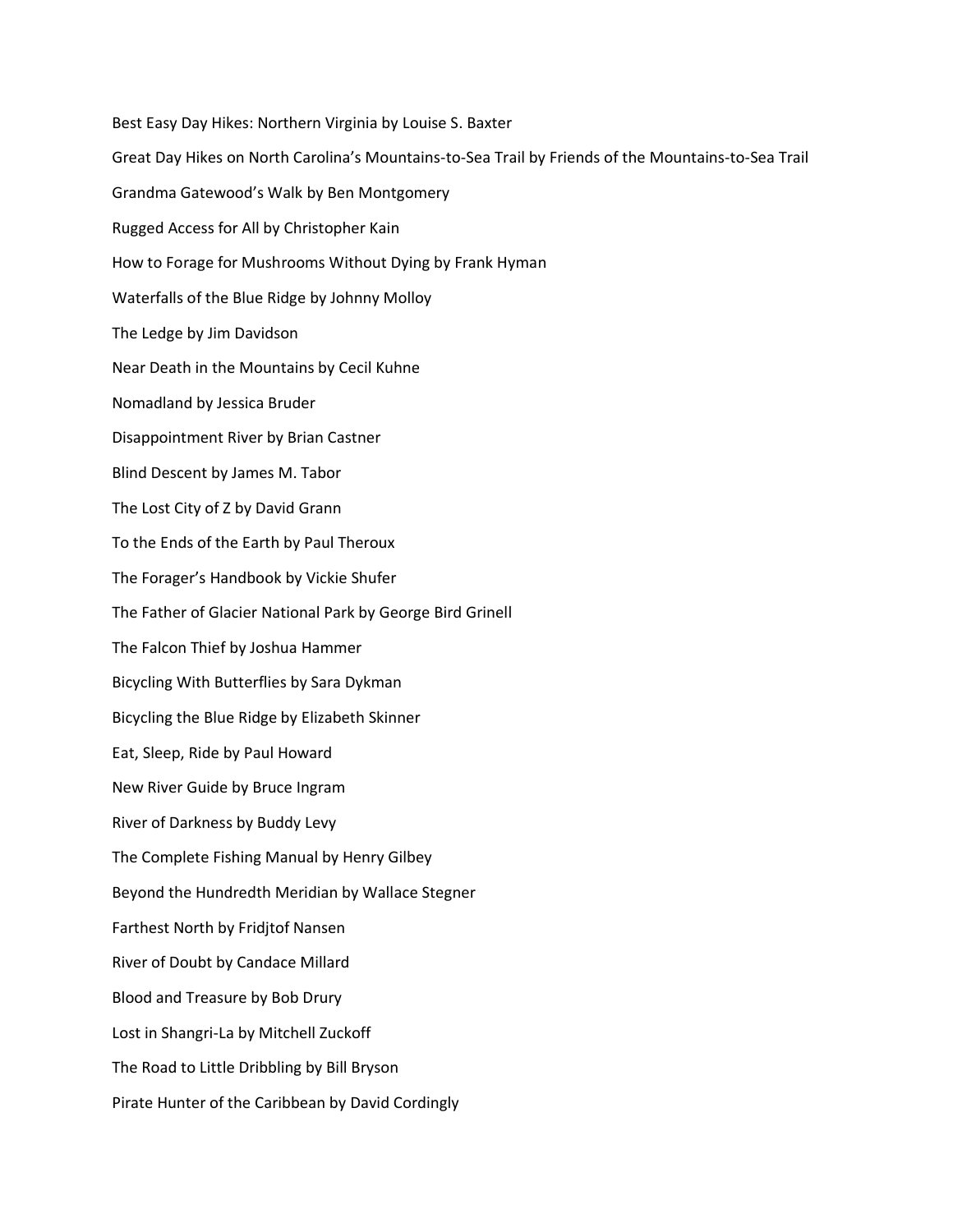Boone by Robert Morgan West With the Night by Beryl Markham Aldo Leopold by Also Leopold Pink Boots and a Machete by Mireya Mayor A Year of Forest School by Jane Worroll The Changing Blue Ridge Mountains by Brent Martin Deep Creek by Pam Houston Where the Deer and the Antelope Play by Nick Offerman World of Wonders by Aimee Nezhukumatahil Pilgrim at Tinker Creek by Annie Dillard Ugly Little Greens by Mia Wasilevich Strange Tales from Virginia's Mountains by Denver Michaels Dear Bob and Sue series by Matt Smith

YA Fiction

One the Free by Coert Voorhees Camp So-And-So by Mary McCoy

## Juvenile Fiction

Curious George Goes Camping by H. A. Rey Maisy Goes Camping by Lucy Cousins Pete the Cat Goes Camping by James Dean Dora's Camping Trip by Wendy Wax Allergic to Camping, Hiking, and Other Natural Disasters by Lenore Look The Berenstain Bears Blaze a Trail by Stan Berenstain Hike by Pete Oswald My Side of the Mountain by Jean Craighead George